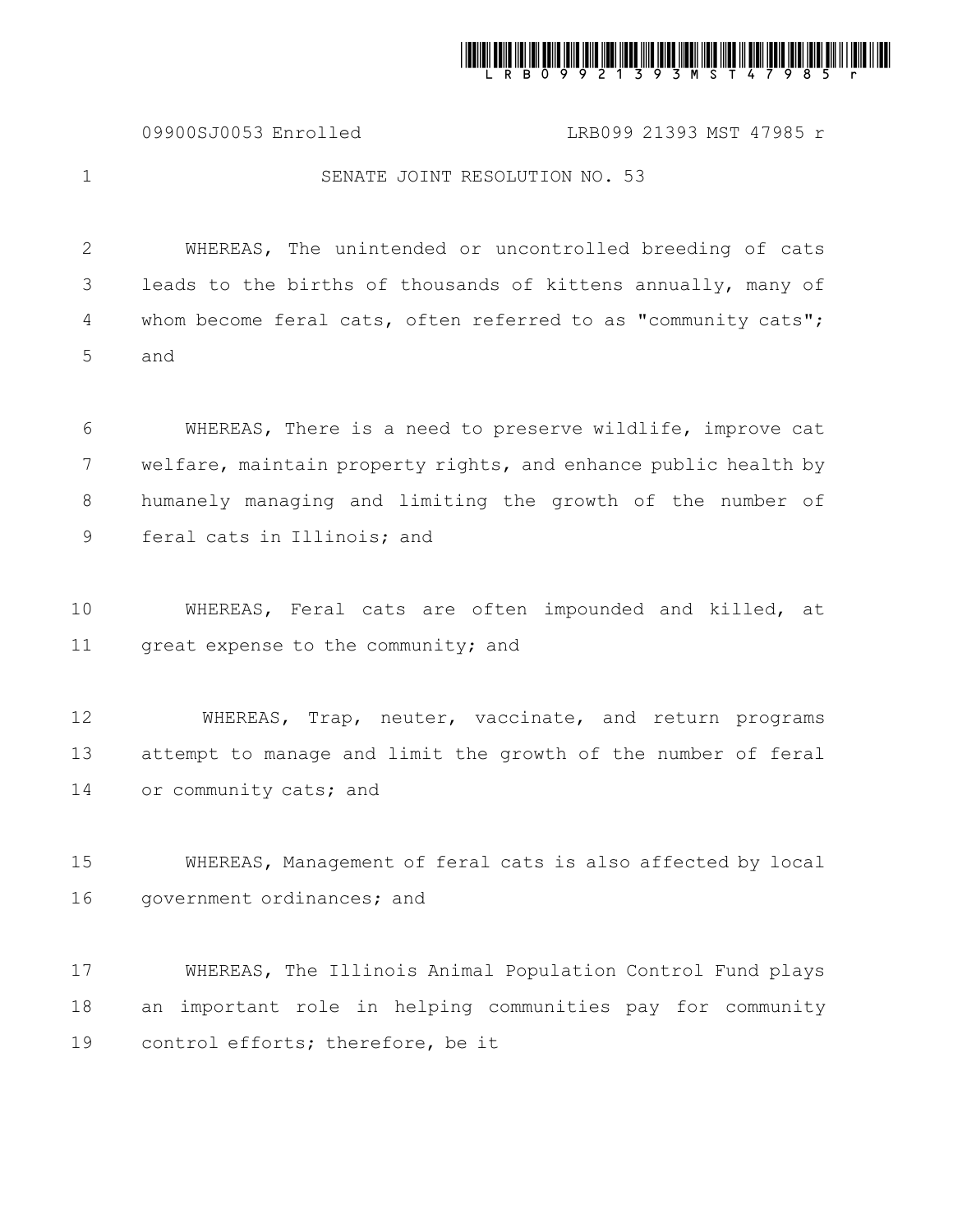RESOLVED, BY THE SENATE OF THE NINETY-NINTH GENERAL ASSEMBLY OF THE STATE OF ILLINOIS, THE HOUSE OF REPRESENTATIVES CONCURRING HEREIN, that a Feral Cat Task Force be appointed to examine the Animal Control Act, the Humane Care for Animals Act, the Animal Welfare Act, and any other relevant statutory provisions, including the Illinois Animal Population Control Fund, other trap, neuter, and return programs in other states, trap and adopt programs, or other proposed solutions to this issue and make comprehensive written recommendations for change that would result in the effective management of feral and community cats, preserve wildlife, improve cat welfare, maintain property rights, and enhance public health; and be it further 1 2 3 4 5 6 7 8 9 10 11 12 13 09900SJ0053 Enrolled -2- LRB099 21393 MST 47985 r

RESOLVED, That the Task Force shall consist of the following members: 14 15

(1) the President of the Senate, or his designee; (2) the Speaker of the House, or his designee; (3) the Minority Leader of the Senate, or her designee; (4) the Minority Leader of the House of Representatives, or his designee; (5) a representative appointed by the Department of Public Health; (6) a representative appointed by the Department of Agriculture; 16 17 18 19 20 21 22 23 24

(7) a representative appointed by the Department of Natural 25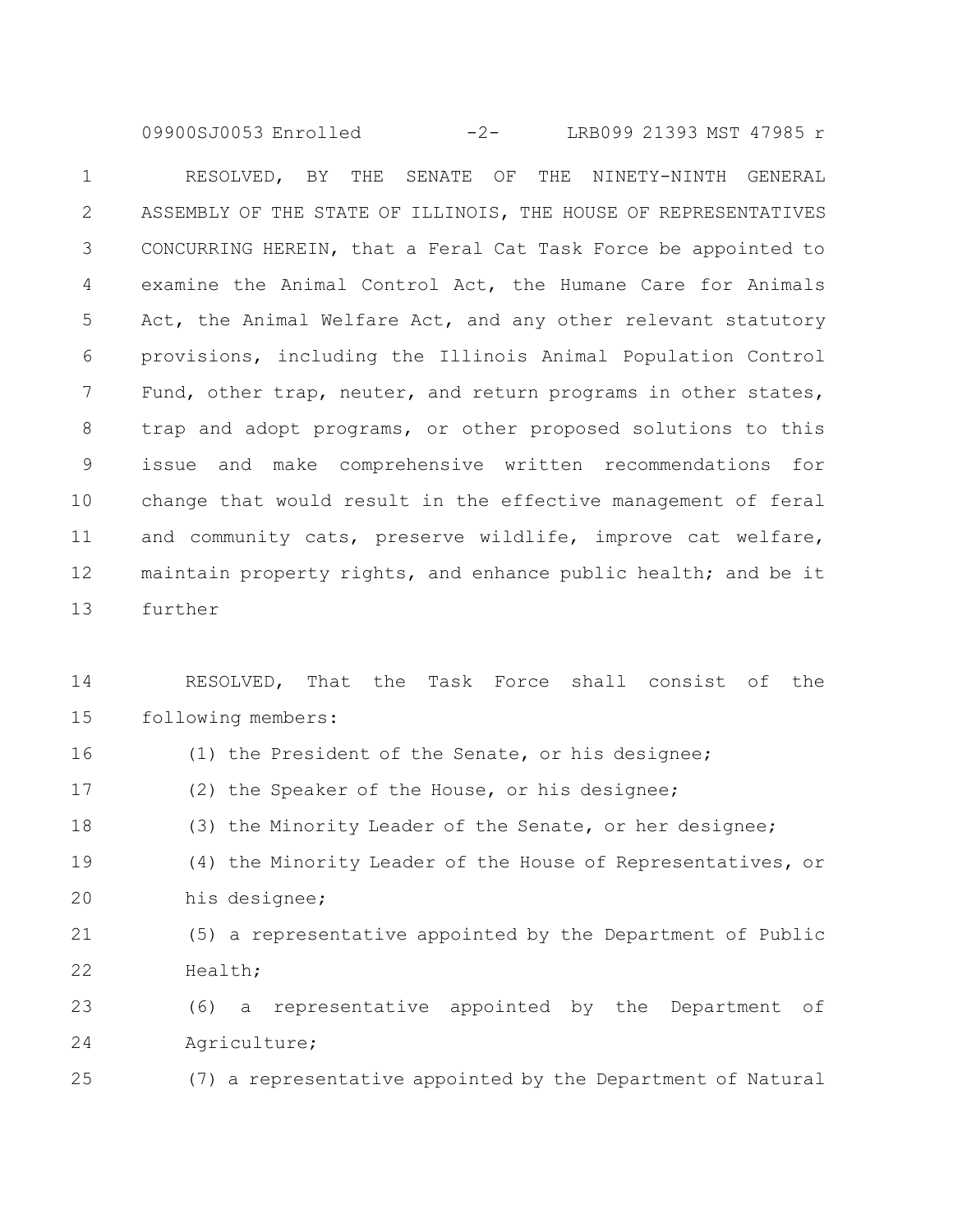Resources; 09900SJ0053 Enrolled -3- LRB099 21393 MST 47985 r

(8) a representative appointed by the Illinois State Veterinary Medical Association; 2 3

1

(9) a representative appointed by the Illinois Environmental Council; 4 5

(10) a representative who is a county animal control administrator from a county of over 4 million residents; (11) a representative who is on the Board of the Alliance for Contraception in Cats & Dogs (ACCD) appointed by the University of Illinois School of Veterinary Medicine; 6 7 8 9 10

(12) a representative appointed by Best Friends Animal Society; 11 12

(13) a representative appointed by the Illinois Farm Bureau; 13 14

(14) a representative appointed by the Illinois Humane Society; 15 16

(15) a representative appointed by the Illinois Chapter of the Sierra Club; 17 18

(16) a representative appointed by the Illinois Audubon Society; 19 20

(17) a representative appointed by the Illinois Wildlife Society who is a certified wildlife biologist; 21 22

(18) a representative appointed by the County Animal Controls of Illinois who is currently employed as an Animal Control Administrator or an Animal Control Warden in a county with a population of less than 2 million; and 23 24 25 26